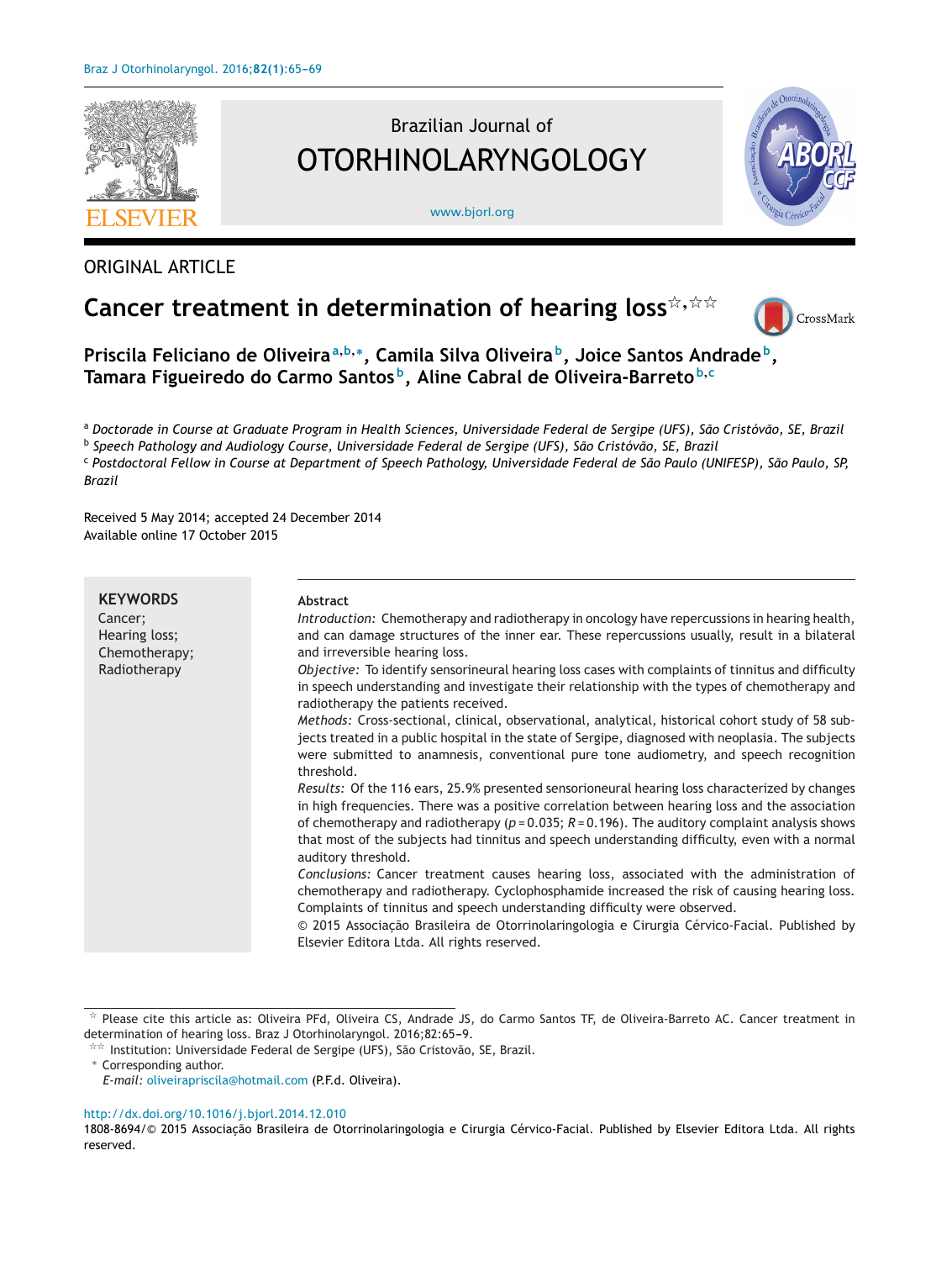#### **PALAVRAS-CHAVE** Neoplasia; Perda auditiva; Quimioterapia; Radioterapia **Tratamento oncológico na determinac¸ão das alterac¸ões auditivas Resumo** *Introdução:* O tratamento quimioterápico e radioterápico na oncologia tem repercussão na saúde auditiva e pode lesar estruturas da orelha interna. Ocasiona perda auditiva, geralmente bilateral e irreversível. Objetivo: Identificar casos de perda auditiva sensorioneural e sua relação com a média de sessões de quimioterapia e radioterapia, com queixas de zumbido e dificuldade de entendimento da fala, bem como sua relação com medicamentos quimioterápicos. *Método:* Estudo de coorte histórica com corte transversal, clínico, observacional, analítico e retrospectivo em 58 sujeitos de um hospital público de Sergipe diagnosticados com neoplasia. Realizou-se anamnese, avaliação audiológica tonal convencional e pesquisa do limiar de reconhecimento de fala. *Resultados:* Das 116 orelhas; 25,9% apresentaram perda auditiva sensorioneural caracterizada por alteracões nas frequências agudas. Observou-se correlação significativa entre perda auditiva e associação da quimioterapia e radioterapia (p = 0,035; R = 0,196). Na análise das queixas auditivas, verificou-se que a maioria apresentou zumbido e dificuldade de entendimento de fala, mesmo com limiares auditivos normais. Conclusões: O tratamento oncológico gera perda auditiva, que foi determinada pela associação da quimioterapia e radioterapia. Ciclofosfamida aumentou as chances de gerar perda auditiva. Verificou-se presença de queixas de zumbido e dificuldade de entendimento da fala.

© 2015 Associac¸ão Brasileira de Otorrinolaringologia e Cirurgia Cérvico-Facial. Publicado por Elsevier Editora Ltda. Todos os direitos reservados.

## **Introduction**

Currently, cancer is considered a public health problem with high prevalence. There is a projection of 27 million new cases for the year 2030 worldwide and 17 million deaths from the disease. In Brazil, estimates for the year 2014/2015 report approximately 580,000 new cases of the disease. Among the most prevalent forms, non-melanoma skin cancer, prostate, breast, colorectal, lung, and stomach cancers prevail.<sup>[1](#page-4-0)</sup>

The basic modalities in cancer treatment involve surgery, chemotherapy, and radiotherapy. Currently, the combination of chemotherapy and radiotherapy has improved patient survival. However, none of these treatment modalities is free of side effects. Among their effects, hearing loss caused by ototoxicity, can be documented. $2-4$ 

In recent years, the number of studies reporting the influence of chemotherapeutic agents on hearing function has increased. The drugs employed belong to different classes, and some of them - aminoglycosides, antineoplastic agents, antibiotics, nonsteroidal anti-inflammatory drugs, diuretics and antihypertensives - are considered to be ototoxic drugs. Drugs included in the platinum group are the most devastating, generating auditory symptoms such as tinnitus and hearing sensitivity change.<sup>[2,4,5](#page-4-0)</sup> It has also been observed that vincristine, doxorubicin, gemcitabine, cyclophosphamide, oxaliplatin, and farmorubicin $6$  also are ototoxic.

Radiotherapy can also damage the auditory organ. This therapeutic modality promotes tumor cell destruction by its ionizing radiation beams. A pre-calculated dose of radiation is applied to tumor cells during a specified time period, in a volume of tissue that includes the tumor. Hearing loss is most

commonly found in the treatment of head and neck tumors. Although there are few studies focused on the side effects of radiotherapy on hearing health, the literature shows a wide variation in the incidence of ototoxicity. $3,7$ 

In both treatments, the higher concentration of toxic substances in the body is able to reach the organ of Corti and sensory epithelia of the posterior labyrinth, through the labyrinthine fluids. These substances compromise mainly the outer hair cells and can lead to cochlear symptoms; however, vestibular disorders may arise in a slow or insidious way, even after the end of treatment. Usually, hearing loss is bilateral, irreversible, associated with tinnitus and is high-frequency in audiometric configuration.  $3,5,8$ 

Studies investigating hearing in oncologic patients using conventional audiometric frequencies, report variable symptoms. It is common to observe tinnitus, difficulty understanding conversation in noisy environments, and changes in speech discrimination.<sup>[9](#page-4-0)</sup>

Studies in this area also report that the hearing loss caused by ototoxic substances is often underestimated. Even in the presence of a hearing disorder, patients only report hearing complaints in specific situations, such as in noisy environments. Other patients only exhibit partial understanding of a message, which makes it more difficult for relatives to detect the hearing loss.<sup>[10](#page-4-0)</sup>

Studies on oncology and hearing health sought to promote early detection of hearing impairment and to implement preventive measures in order to improve the quality of life of this population. This research was specific; its objectives were to identify cases of sensorineural hearing loss and their relationship with chemotherapy and radiotherapy session means, and with tinnitus and speech understanding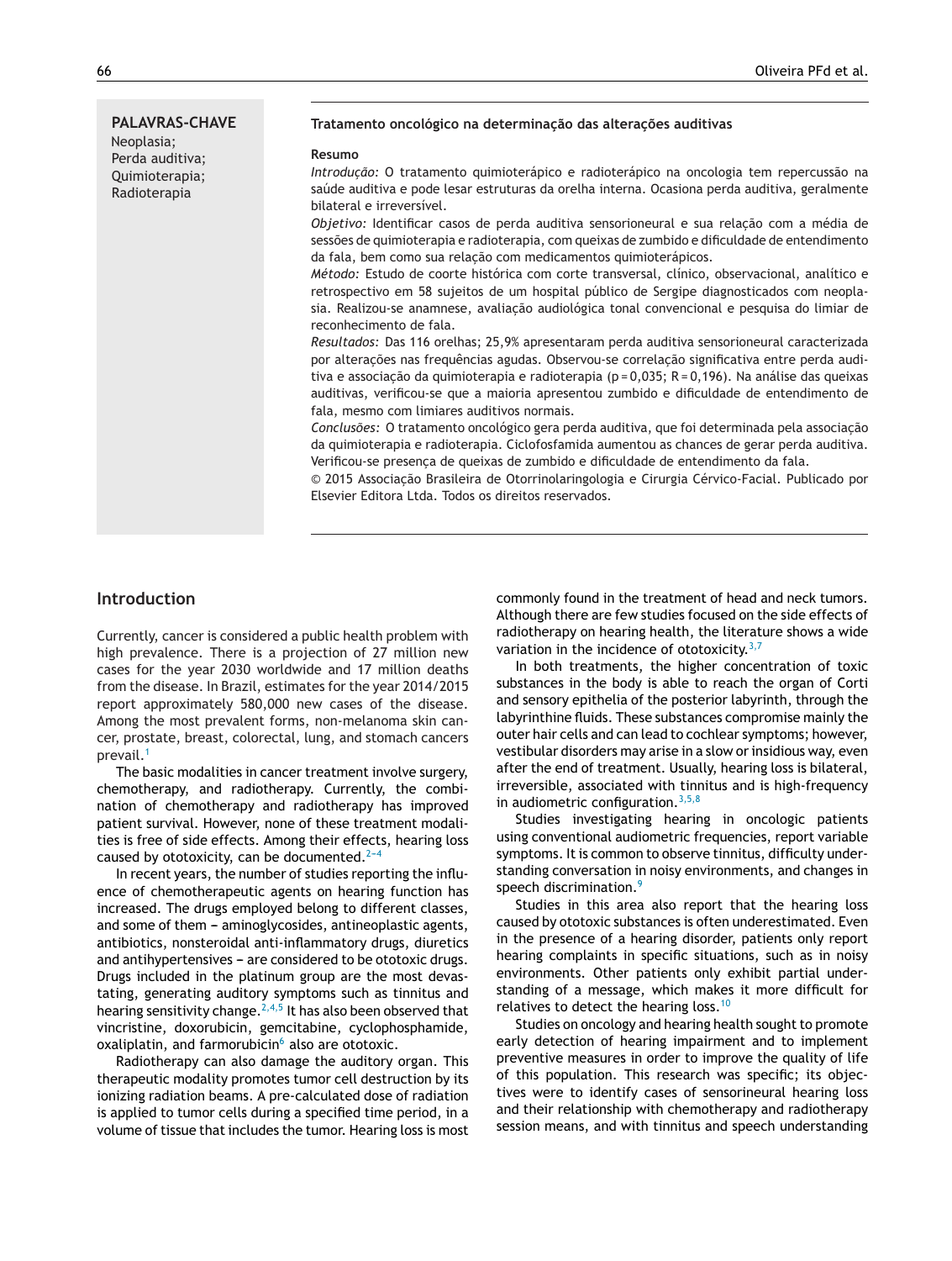difficulty complaints, as well as their relation to the use of various chemotherapy drugs.

### **Methods**

This was a cross-sectional, clinical, observational, analytical, historical cohort study. All ethical guidelines were followed, and this project was approved by the Research Ethics Committee, under protocol No. 0066.0.107.000-11.

Data collection was conducted from March to November of 2013 in the physical space of the cancer ward of a public hospital in Sergipe. The sample comprised 58 subjects aged 25-59 years with pathological diagnosis of cancer who were undergoing chemotherapy and/or radiotherapy. The following drugs were utilized for chemotherapy: carboplatin, cisplatin, doxorubicin, epirubicin, farmorubicin, vincristine, actinomycin, gemcitabine, oxaliplatin, cyclophosphamide and fluorouracil.

Subjects were excluded from the study if they: were over 60 years of age (to avoid hearing loss by age); had a history of previous ear surgery; worked in a setting with noise exposure; had previous acoustic trauma; had received ototoxic medication prior to current treatment; had infections or congenital syndromes; exhibited outer ear canal obstruction and/or had previously received chemotherapy and/or radiotherapy. In addition, subjects with a diagnosis of head and neck cancer or conductive hearing loss were also excluded.

After signing the informed consent, the patients' history was obtained and meatoscopy and conventional pure tone audiometry were performed, with a survey for speech reception threshold.

The anamnesis scheme was developed by the researchers, and consisted of information concerning the past history of the disease, treatment performed, drugs used, time of use of the drug, initiation of therapy, and overall hearing health.

The equipment used to perform pure tone audiometry and a speech reception threshold survey was the Interacoustics Ad Model 229 B audiometer with a TDH-39 headset in a soundproof booth that followed the equipment calibration standards proposed by the Brazilian Federal Council of Phonoaudiology on environmental noise measurement (resolution No. 365 of March 30, 2009). On examination of pure tone audiometry, hearing thresholds were surveyed by interoctave frequencies of 0.25-8 kHz by air conduction and of 0.5-4 kHz by bone conduction. The speech recognition threshold survey was conducted to confirm the tonal findings.

Thus, using the tonal audiometry findings, the sample was organized into two groups: Group 1, consisting of ears with normal hearing thresholds, and Group 2, ears with hearing loss.

Data were tabulated and processed by the software Statistical Package for Social Sciences (SPSS), version 17.0. For a description of data, tabular presentation of means, medians, standard deviations, maximum and minimum values, and percentages were used. Sample normality was verified using the Shapiro-Wilk test. To evaluate the relationship between variables, the Mann-Whitney and bivariate correlation (Spearman coefficient) tests were utilized. Values were

|         | Normal hearing<br>thresholds (dBNA) | Sensorineural hearing<br>loss (dBNA) |
|---------|-------------------------------------|--------------------------------------|
| 250 Hz  | 12.33                               | 21.00                                |
| 500 Hz  | 11.98                               | 20.80                                |
| 1000 Hz | 10.52                               | 25.40                                |
| 2000 Hz | 9.88                                | 25.60                                |
| 3000 Hz | 10.35                               | 25.40                                |
| 4000 Hz | 10.87                               | 35.20                                |
| 6000 Hz | 13.66                               | 39.80                                |
| 8000 Hz | 12.62                               | 43.00                                |

**Table 1** Distribution of pure tone threshold means, by audiometric frequency test, in the population with normal audiograms and with sensorineural hearing loss (*n* = 116).

considered significant at  $p \le 0.05$  and the admitted  $\alpha$  value was 0.1.

#### **Results**

The sample consisted of 58 subjects (116 ears) with female predominance  $(93.1\%)$ , and mean age of 47.19  $(\pm 9.36)$ years. For Group 1, the mean age was  $46.56$  ( $\pm$ 9.38), and for Group 2, 51.93  $(\pm 9.38)$  years.

The most frequent diagnosis was breast cancer (69%), followed by cervical (8.6%) and uterine (5.2%) cancers. Among the therapeutic procedures recommended by the medical staff, it was noted that 84.5% underwent surgery, and patients were also referred for chemotherapy and/or radiotherapy. Chemotherapy and radiotherapy usually occurred after surgery; 37.9% underwent chemotherapy, 15.5% radiotherapy, and 46.6% both chemotherapy and radiotherapy.

The number of chemotherapy sessions ranged from one to 36, with a mean of 7.56 sessions; while the number of radiotherapy sessions ranged from one to 70, with a mean of 18.31. By the time audiological evaluations were carried out, 1.7% of the population were starting treatment; 53.4% were in progress, and 44.8% had completed treatment.

The studied population used either a single chemotherapeutic agent or a combination of several drugs. The patients used the following drugs: carboplatin (*n* = 2), cisplatin (*n* = 6), doxorubicin (*n* = 6), epirubicin (*n* = 9), farmorubicin (*n* = 1), vincristine (*n* = 1) actinomycin (*n* = 1), gemcitabine  $(n=6)$ , and oxaliplatin  $(n=3)$ ; the most frequently used agents were fluorouracil (*n* = 17) and cyclophosphamide  $(n = 18)$ .

Of the 116 ears submitted for audiological evaluation, 30 (25.9%) exhibited sensorineural hearing loss, predominantly in the high frequencies. Audiometric analysis of the hearing loss cases revealed that worsening of tonal auditory thresholds began at the frequency of 4 kHz and gradually increased at the higher frequencies of 6 and 8 kHz (Table 1).

In cancer treatment, a positive bivariate correlation was found between hearing loss and the combination of chemotherapy and radiotherapy, with *p*-value = 0.035 and correlation coefficient *R* = 0.196. No significant relationship was observed for these treatments in isolation, as may be seen in [Table](#page-3-0) 2, and the number of chemotherapy and radiotherapy sessions was not significant for determining the presence of hearing loss.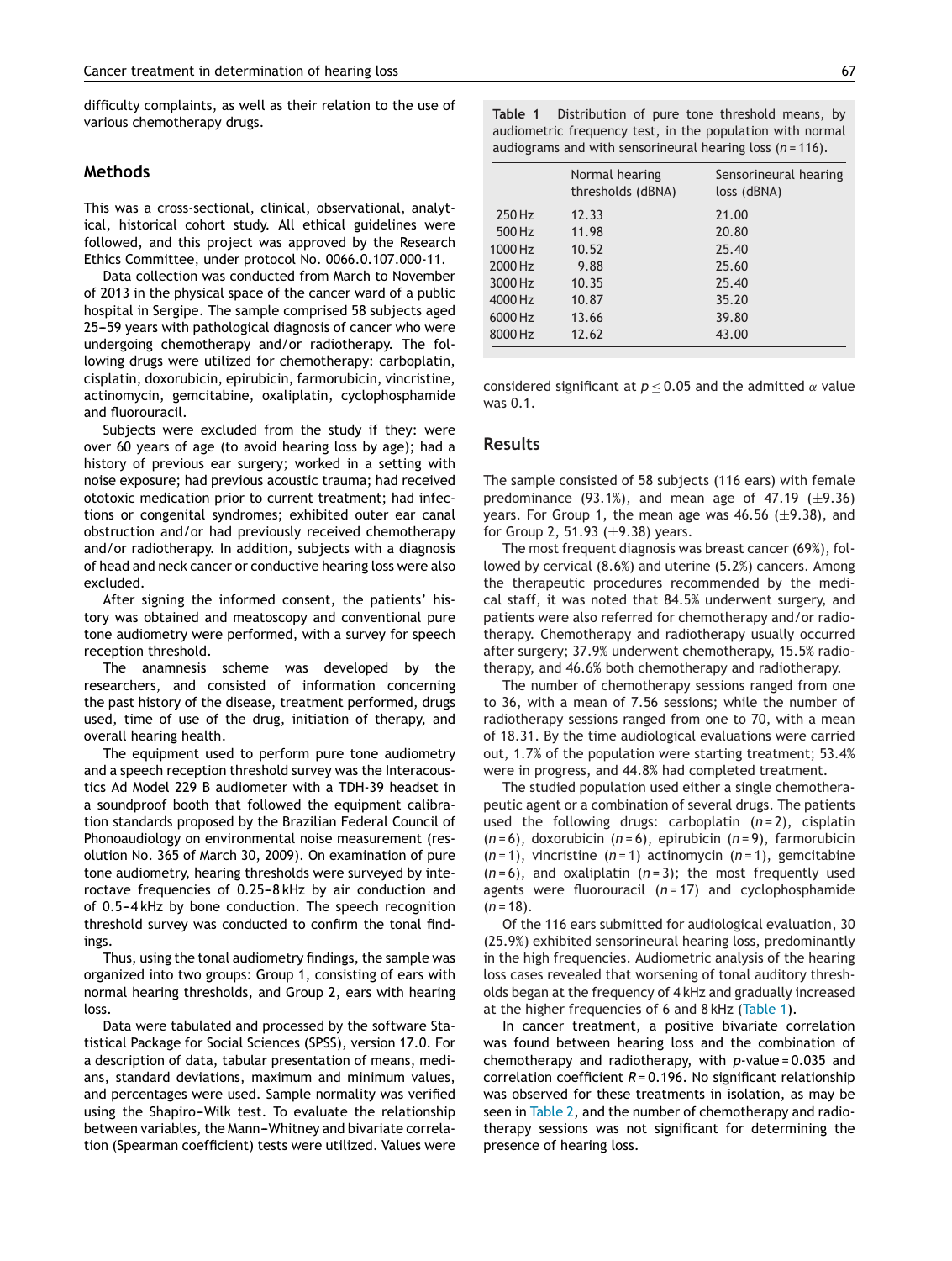<span id="page-3-0"></span>

|                                                       | Group 1 | Group 2 | Mann-Whitney<br>test <sup>a</sup> |  |
|-------------------------------------------------------|---------|---------|-----------------------------------|--|
| Chemotherapy<br>sessions,<br>mean                     | 7.93    | 6.44    | $p = 0.113$                       |  |
| Radiotherapy<br>sessions,<br>mean                     | 18.26   | 18.46   | $p = 0.616$                       |  |
| <sup>a</sup> Significant <i>p</i> -value $\leq$ 0.05. |         |         |                                   |  |

**Table 3** *p*-Value calculated for the correlation between drug used in chemotherapy vs. presence of hearing loss  $(n=30)$ .

| Drugs            | <i>p</i> -Value <sup>a</sup> | $R$ -value |
|------------------|------------------------------|------------|
| Cyclophosphamide | 0.034 <sup>b</sup>           | 0.211      |
| Carboplatin      | 0.66                         |            |
| Cisplatin        | 0.57                         |            |
| Doxorubicin      | 0.57                         |            |
| Epirubicin       | 0.89                         |            |
| Fluorouracil     | 1.00                         |            |
| Vincristine      | 0.39                         |            |
| Actinomycin      | 0.39                         |            |
| Gemcitabine      | 0.57                         |            |
| Oxaliplatin      | 0.18                         |            |

*R*, correlation coefficient.

a Bivariate correlation test (Spearman's coefficient).

<sup>b</sup> Significant *<sup>p</sup>*-value <sup>≤</sup> 0.05.

Regarding the type of chemotherapy drug used in the population presenting hearing loss, only cyclophosphamide showed a significant correlation (Table 3).

With respect to self-reported hearing complaints by Group 1, 62.8% reported having a perception of tinnitus and 32.6% had difficulty listening; while in Group 2, 60.0% complained of tinnitus and 40.0% had difficulty listening. The presence of tinnitus was often observed, even without hearing loss  $(p=0.79)$ , and also occurred in conjunction with complaints of difficulty in understanding speech (*p* = 0.46).

Of the 15 subjects (30 ears) who experienced hearing loss, 23.3% reported worsening of hearing after chemotherapy and 6.7% after radiotherapy.

### **Discussion**

In this study, most participants were female, with prevalence of breast cancer, which confirm the findings in the literature for the state of Sergipe in 20[1](#page-4-0)4/2015.<sup>1</sup>

The population studied had a mean age over 40 years, similar to that found in previous studies.<sup>[11](#page-4-0)</sup> The subjects in Group 2 were older, compared to Group 1, and such data were also reported in the literature.<sup>[12](#page-4-0)</sup>

Most respondents (84.5%) underwent surgery, and then were treated with chemotherapy and/or radiotherapy. The adopted medical management was also described in the literature, considering that, in the early staging process, the recommended treatment is surgery. This procedure enables a complete removal of the tumor and provides a better chance of survival. Subsequently, radiotherapy and chemotherapy are performed, independently or together.<sup>[13](#page-4-0)</sup>

Most often, the medical team opted for a combination of chemotherapy and radiotherapy (46.6%), followed by chemotherapy (37.9%) and radiotherapy (15.5%). It is known that the type of treatment recommended is related to the type of tumor; and in the literature, high values for chemotherapy were found. $13$ 

With respect to the use of chemotherapeutic agents, it was found that cyclophosphamide was more significant in the determination of changes in auditory threshold; in the literature, this agent is referred to as ototoxic, possibly injuring cochlear hair cells.<sup>[14](#page-4-0)</sup>

Hearing loss was mainly sensorineural, which is consistent with hearing loss caused by cochlear ototoxic substances, with early involvement of high frequencies.[2,3,11,15,16](#page-4-0)

In the audiometric analysis, hearing threshold worsening occurred at and above the frequency of 4 kHz. Among the most affected frequencies, changes in 6-8 kHz have been diagnosed, which is in line with the literature.<sup>[17](#page-4-0)</sup> Researchers in the area report that the first frequencies to be affected are high (6 kHz and 8 kHz); and that during the patient's follow-up, hearing loss can advance to low frequencies. Nonetheless, other studies have been published reporting that the higher prevalence occurs at the frequencies of 3 kHz and  $4$  kHz.<sup>[11](#page-4-0)</sup>

It was found that, of the 15 subjects with hearing loss, 23.3% reported worsening of post-chemotherapy hearing thresholds, and 6.7% reported after radiotherapy, with consequent hearing complaints. Studies have indicated that when there is change at the 4 kHz frequency, hearing complaints may occur. Thus, these data explain the hearing worsening in the population studied, since it was possible to detect hearing change from the frequency of 4 kHz onwards.[10](#page-4-0)

The presence of tinnitus was considered as a relevant complaint. Tinnitus occurred in 62.8% of Group 1 and in 60.0% of Group 2. The literature also indicates a high  $incidence of tinnitus - a common occurrence in patients$ undergoing cancer treatment, which can be observed even in the absence of hearing loss.  $2,15,17,18$ 

There was no correlation between ''difficulty in listening'' and ''suffering hearing loss.'' This finding can be explained by the fact that the most affected frequencies are the highest ones, and the complaints are more frequent when they reach the speech range.<sup>[17](#page-4-0)</sup>

With respect to cancer treatment, the means of radiotherapy and chemotherapy sessions were similar for both groups. The literature reports they need to consider that the greater the time of presence of toxic substances in the body, the greater the adverse effect, although there are individual differences in response to toxic agents, as well as variables that enable ototoxicity, e.g., family antecedents with deafness and individual susceptibility, among others.<sup>[17,19](#page-4-0)</sup>

## **Conclusion**

Hearing loss in subjects undergoing cancer treatment was observed, and the combination of chemotherapy